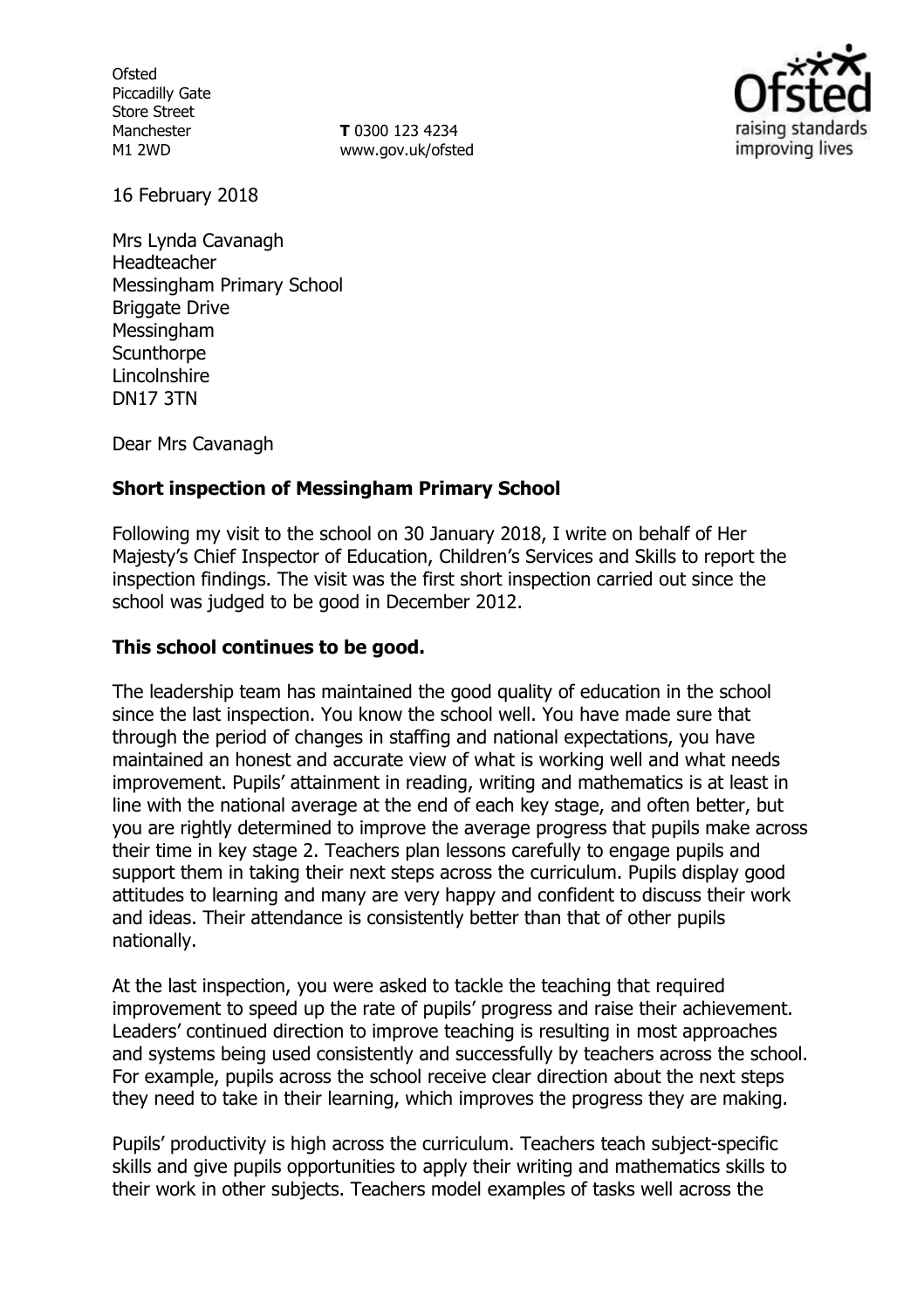

curriculum, and most pupils successfully edit and improve their work. In addition, the very clear direction that leaders are giving to teachers in helping pupils develop mastery skills in mathematics is starting to pay off. Pupils of all abilities have opportunities to test out their skills through problem solving and reasoning challenges that are well matched to their needs. As a result, pupils' attainment in reading, writing and mathematics at the end of Year 2 compares favourably to the national averages. You have rightly identified that some pupils make slower progress once they have left Reception. You know that you need to continue to guide teachers in supporting pupils of all abilities in making strides in their learning, and in making accurate assessments of pupils' learning and progress. This is particularly important as most teachers either are teaching a new year group this year, or are new to teaching.

Pupils I spoke to in lessons and meetings were positive about their school and their learning. They shared their views of some of the 'best bits', such as the mathematics lessons they take part in outside and 'Welly Week', when they worked outdoors, learning about gardening and wild life and taking part in physical activities. They know that their learning is helping to prepare them for their futures.

School leaders and governors are confident about the support they receive from the local authority. Visits from the school improvement partner are productive and support the school in being focused on the right priorities. Staff and governors can explain the positive effect that the local authority training has on their work. Pupils spoke highly about the opportunities they have had to be part of the local authority reading project, including work with an author. Pupils were excited about the upcoming visit to meet the illustrator of the same books, and one girl said it had confirmed her ambition to become an author.

Governance is strong. The governing body has, in their own words, moved on from 'being a group that praised and rubber stamped leaders' work'. Evidence of their work shows that their improved knowledge and skills ensure that they provide tightly focused challenge and support. Through the varied information they are given and gather themselves, they make sure that the right priorities are identified for improvement and that school leaders' resulting actions are taking place swiftly and having a positive effect.

Parents and carers I spoke to during the inspection were positive about the school. Overall, in Parent View, Ofsted's online survey, the proportions who responded positively to questions such as, 'My child is happy', 'My child is safe', 'My child is making good progress', are high. However, comments in the Parent View texts were more mixed. After communication with parents was raised as an area for improvement at the last inspection, leaders have taken a number of actions to consider the views of parents and involve them in their child's learning. For example, they run a regular parent council to give parents the opportunity to talk about strengths of the school and aspects they think can be improved. After each meeting, the minutes are sent to all parents so that they can see the content and results of discussions. Leaders seek parents' views through questionnaires and discussions. When I spoke to governors, they gave an example of a change that is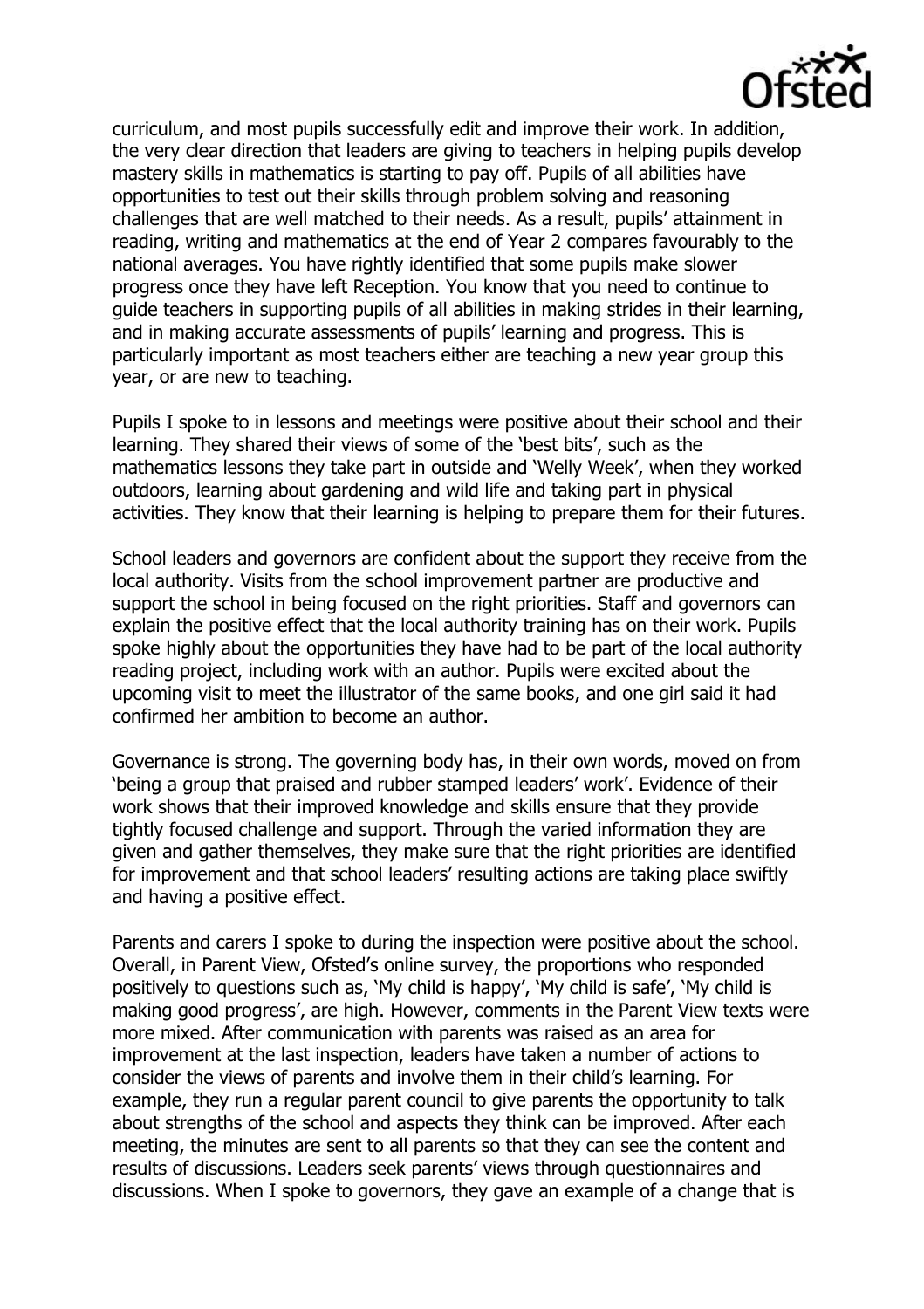

taking place in the timing of sharing pupils' progress information in relation to parents' evening, in direct response to suggestions from parents. Leaders are keen to continue to improve the partnerships they have with parents. They know that they need to continue to find effective ways of communicating the strengths of the school and the improvements they are working on.

## **Safeguarding is effective.**

Leaders have made sure that everyone understands that safeguarding is their responsibility. All adults in school are clear about how to spot any concerns and how to report them. Record-keeping and the systems for monitoring and addressing concerns are fit for purpose. All checks on procedures for adults working in the school have been carried out. The school business manager and I discussed how the ways that the checks are recorded could be improved on. These improvements to recording were all carried out before I left the school.

Pupils are taught how to keep safe, and all those I spoke to said they feel safe. They particularly mentioned a member of staff who checks in on their class a couple of times a week, and is available at lunchtime every day to support and resolve any problems with friendships or bullying. Leaders have reviewed the anti-bullying and behaviour policy, and included additional information after consulting with the local authority so that every child is well supported in any issues that may arise.

Governors' understanding of and checking of safeguarding arrangements are strong. They understand the importance of testing out leaders' work to build a culture of safeguarding. As well as receiving information from school leaders, they regularly meet with different staff and pupils to check their knowledge and understanding of the systems and procedures that are there to keep everyone safe.

# **Inspection findings**

■ During the inspection, I wanted to find out how well pupils who have special educational needs (SEN) and/or disabilities are supported. Historically, the school has had lower than the national proportion of pupils who have SEN and/or disabilities, but the school's self-evaluation and pupils' current work and assessment information show an increase in the number of pupils who have different needs. The lead teacher for SEN has good subject knowledge. She has put in place clear plans and systems that are understood by everyone, to check the progress pupils are making and the support and direction they need next to improve. She knows that this is essential for this group of pupils, as their starting points are often below the national age-related expectations. Teaching assistants give strong support to pupils, liaising closely with the teachers about the pupils' progress and what they need to do next. Good support is given in class and in small focused activities that take place in the learning spaces outside of classrooms. These are a part of the school's normal routine, and sessions run smoothly and are positive and relaxed, but with clear objectives and expectations. A variety of training and support is in place to make sure that staff are confident in supporting pupils who have specific needs. This work is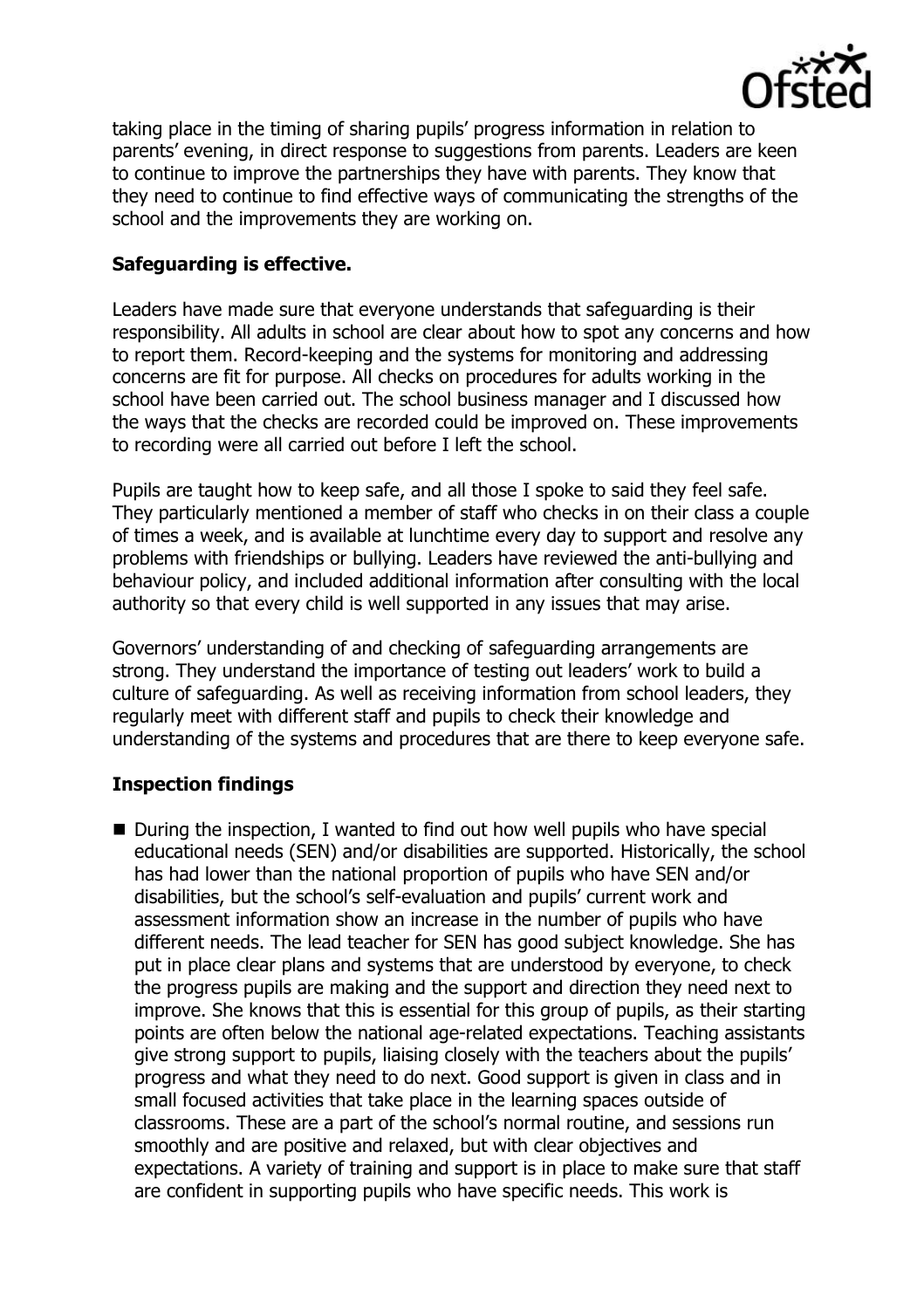

supporting many pupils in making better progress, but leaders accurately identify that there is more work to be done to ensure that every pupil is making the best progress possible. The new assessment system is in its infancy. While the lead teacher for SEN is making timely checks on pupils' learning in class and in their recorded work, she is clear that more refinement is needed in how teachers assess pupils' progress across the year.

- Leaders have a good understanding of the needs of disadvantaged pupils, their starting points and any barriers they may have to their learning. They have used the pupil premium funding successfully to put additional support or activities in place to support each pupil's needs. Many of these are supporting pupils' better rates of progress in English. For example, each pupil has a buddy to read with and regular opportunities to read aloud to an adult. Support is tailored to developing pupils' emotional and behavioural needs as well as those that are academic. As a result, the vast majority of pupils are making good progress and have caught up or are catching up with other pupils nationally by the time they leave school.
- Strong leadership in the early years, fostering high expectations and a safe and nurturing culture, results in children making strong progress throughout Reception. Adults have created an environment that provides many opportunities for children to explore and apply their early mathematical and literacy skills. For example, during my visit, children were writing letters in glitter with wands as part of their work about Cinderella. Some were setting up a tournament for later in the day, recording information and counting. Others were accessing resources in the investigation shed, such as maps, so that they could go on an imaginary trip. Stimulating activities and resources that are carefully planned by adults inspire the children's confidence and imagination. The children go about their work and play confidently, chatting eagerly to each other about the activities they are taking part in. Phonics is taught systematically and modelled well by adults who pick up and address any misconceptions quickly. Adults immediately relate the sounds the children learn to spelling and writing, and, consequently, children quickly show confidence in attempting to write words and sentences.
- Leaders' vision of making Messingham a reading school is starting to be realised. Leaders have carefully re-evaluated the provision in place to help pupils improve their reading skills and develop a purposeful, lifelong value of books. They have taken into account pupils' views of reading, giving them sustained periods to develop fluency without being interrupted by questioning and increased opportunities to read aloud with friends. Pupils are motivated to make their way along the team-reading racetrack in the hall. Teachers inspire them with creative ways to check inference and the author's intention. For example, during my visit, pupils were listening to and studying the lyrics of popular songs to surmise the songwriter's subject and intent. A positive start has been made. Leaders know that they need to continue this work to ensure that, through their enjoyment and the clear direction they receive, pupils' progress in reading continues to improve.